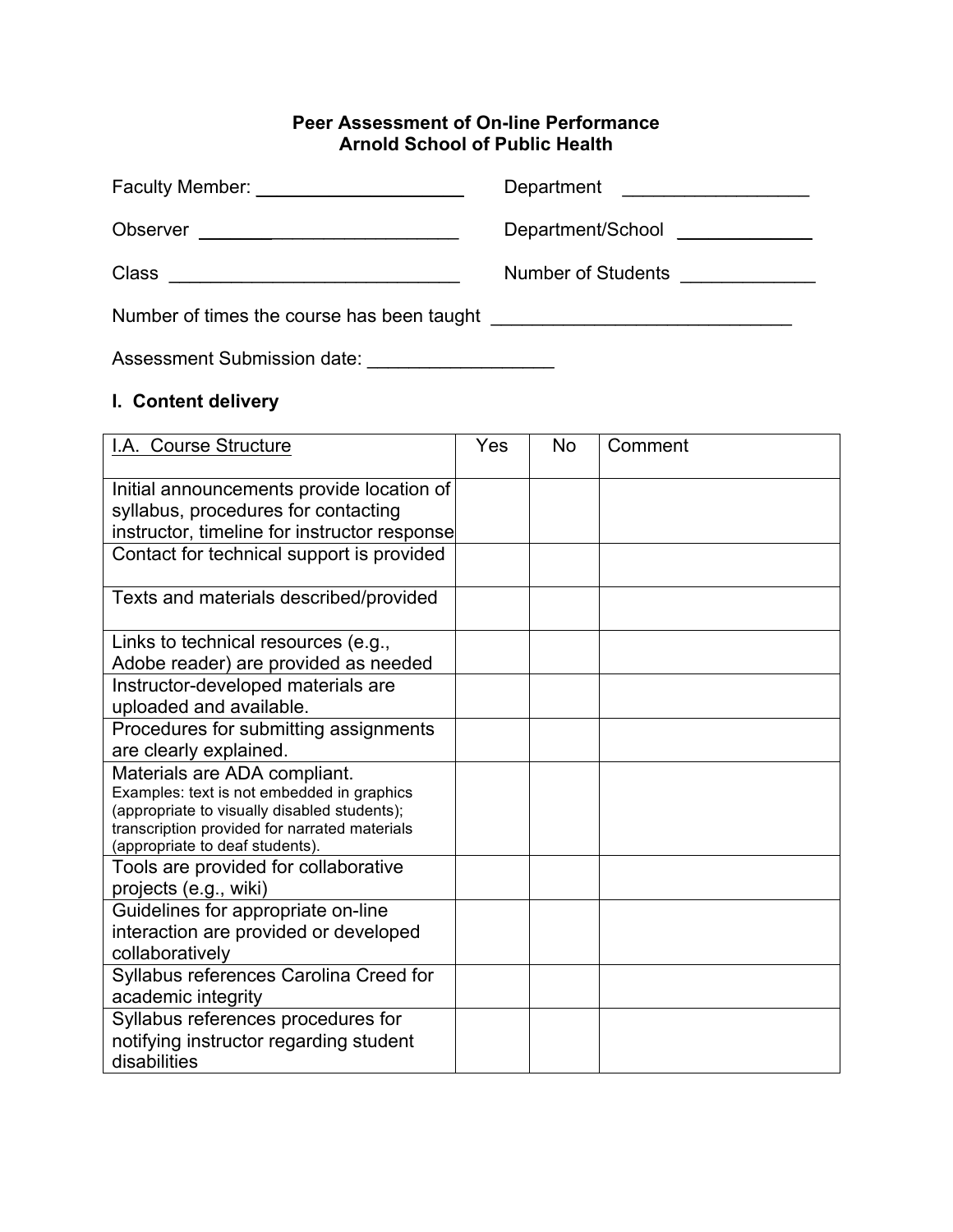| I.B. Course Content                                                          | Yes | <b>No</b> |  |
|------------------------------------------------------------------------------|-----|-----------|--|
| Learning objectives for course clearly<br>defined                            |     |           |  |
| Learning activities are proved for each<br>session                           |     |           |  |
| All deadlines are clearly defined                                            |     |           |  |
| Assignments appropriately spaced<br>across time period                       |     |           |  |
| Each session uses multiple teaching<br>techniques (lecture, readings, video) |     |           |  |
| Other:                                                                       |     |           |  |

# **II. Promotion of student engagement**

|                                         | Yes | <b>No</b> | Comment |
|-----------------------------------------|-----|-----------|---------|
| Course requires frequent student input, |     |           |         |
| e.g., threaded discussions              |     |           |         |
| Instructor models on-line               |     |           |         |
| communication (appropriate language     |     |           |         |
| and grammar)                            |     |           |         |
| Student participation is monitored      |     |           |         |
|                                         |     |           |         |
| Feedback occurs frequently and is       |     |           |         |
| timed as closely as possible to student |     |           |         |
| submission of work                      |     |           |         |
| Opportunities are provided for student  |     |           |         |
| peer-to-peer communication              |     |           |         |
| Group projects are required             |     |           |         |
|                                         |     |           |         |
| Other:                                  |     |           |         |

## **III. Assessment of student learning**

|                                       | Yes | <b>No</b> | Comment |
|---------------------------------------|-----|-----------|---------|
| Online participation is monitored and |     |           |         |
| graded                                |     |           |         |
| Student assignments are assessed.     |     |           |         |
| Examinations are scheduled and        |     |           |         |
| feedback provided to students         |     |           |         |